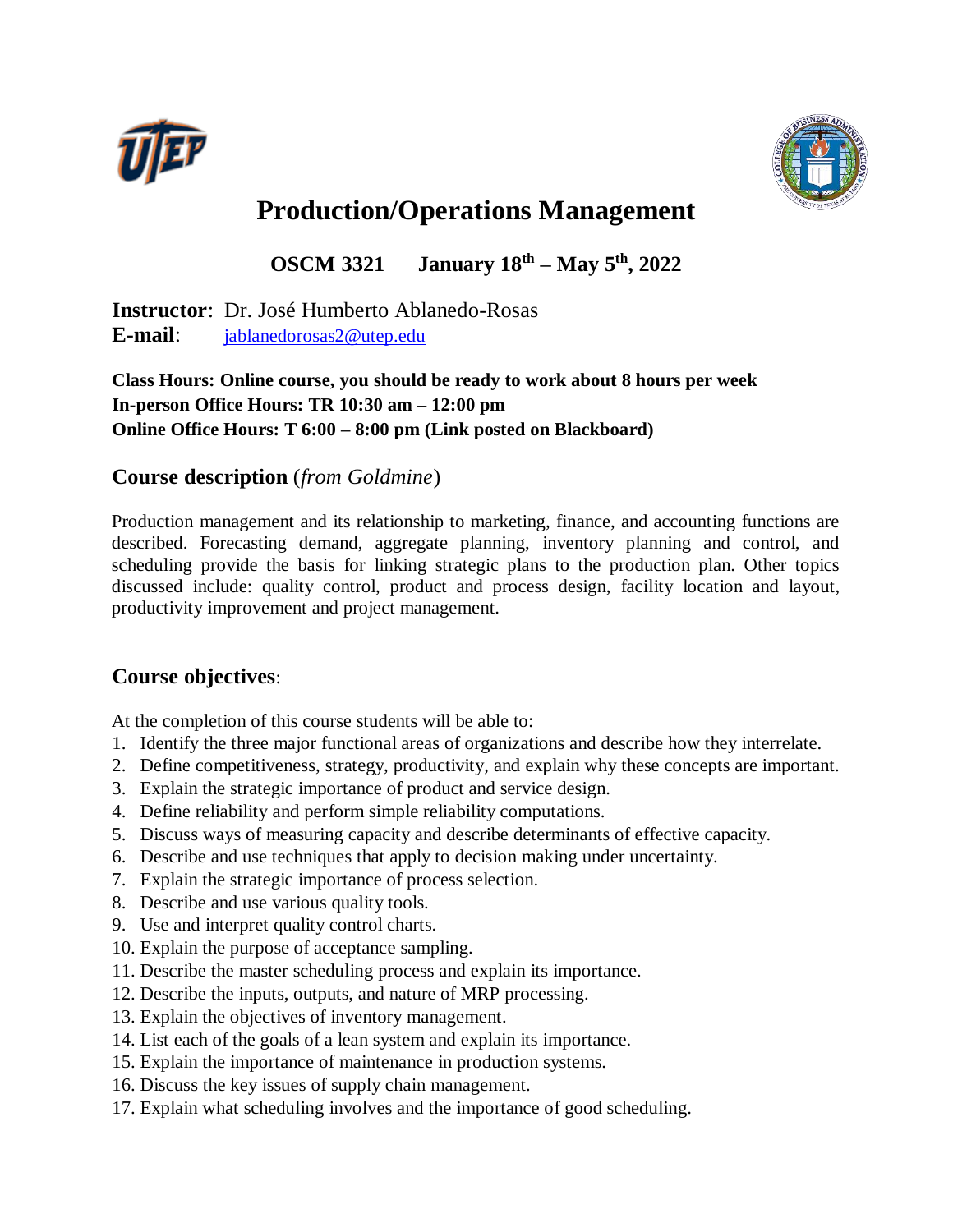## **Required materials:**



*1) MyLab Operations Management with Pearson eText -- Access Card -- for Operations Management: Sustainability and Supply Chain Management, 13 th Edition* by Jay Heizer, Barry Render, and Chuck Munson. 2020. Pearson, ISBN-13: 9780135225899.

## **Recommended books**



*Secrets from my Money-Smart Brother,* by Hongman Gao, Soar with Eagles, (ISBN: 978-0-9814756-8-4).



*The travels of a T-shirt in the global economy*, by Pietra Rivoli, Wiley, Second Edition (ISBN: 978-0-470-28716-3).



*Food Supply Chain Management*, by Madeleine Pullman and Zhaohui Wu, Routledge (ISBN: 978-0-415-88589-8).



*The Goal: A Process of Ongoing Improvement*, by Eliyahu M. Goldratt, North River Press (ISBN: 0-88427-061-0).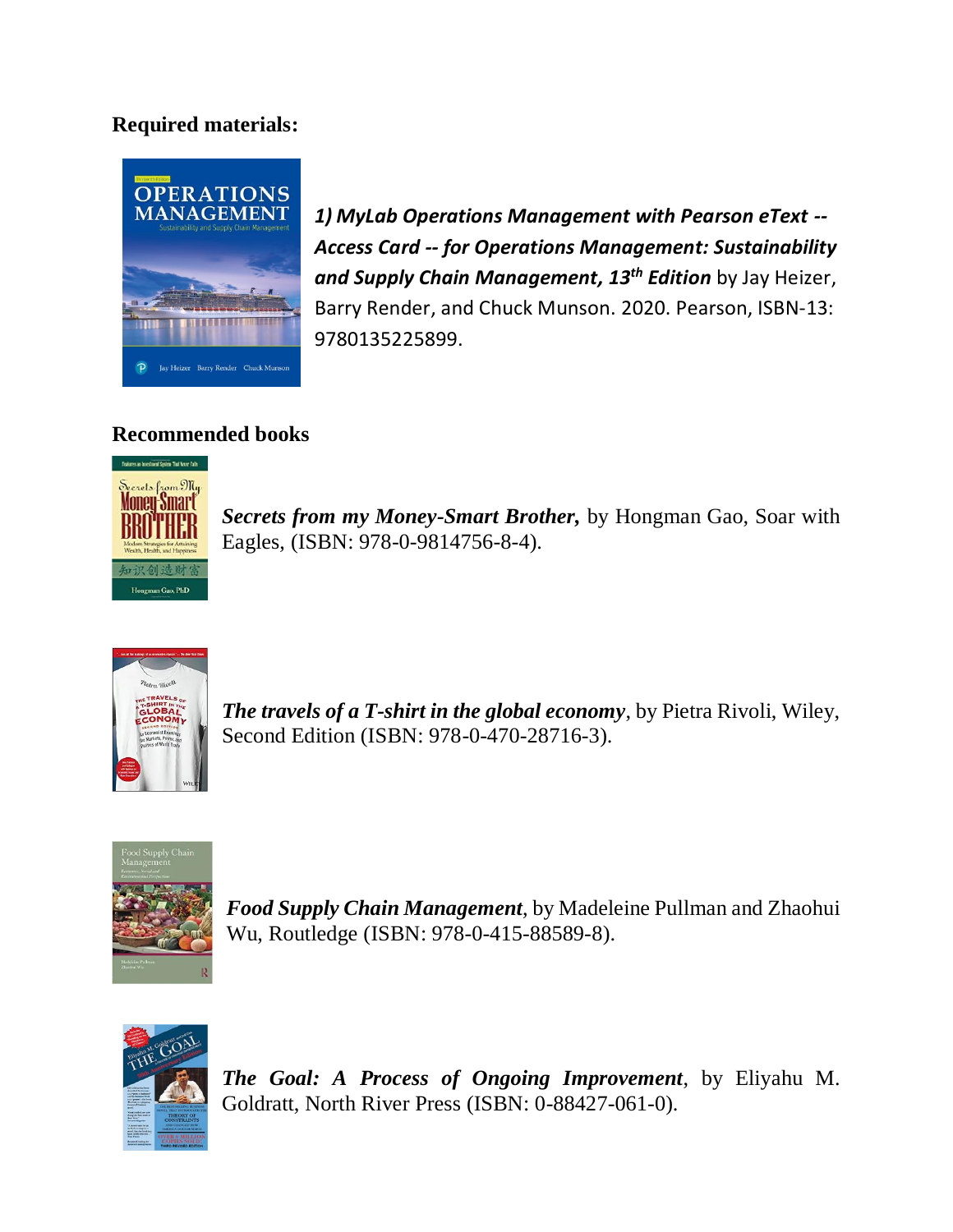#### **Course Assignments and Grading Distribution:**

 $100-90 = A$   $89-80 = B$   $79-70 = C$   $69-60 = D$  59 and below  $= F$ 

- 25 % Homework assignments
- 25 % First exam
- 25 % Second exam
- 25 % Third exam

**Lectures:** This is an online course. There are a set of **asynchronous lectures** organized by week. Important material from the textbook and some outside sources will be covered in the online lectures. YOU MUST READ IN ADVANCE THE MATERIAL TO BE COVERED IN CLASS. You should plan to take careful notes as not all material can be found in the textbook. You take full responsibility when you do not review the online lecture sessions.

**Exams:** They are **online exams with limited time for completion**. The exams are scheduled Thursdays and Fridays. Please review the calendar and reserve the dates and a convenient time and location for the exams. They cover the class materials and chapters in the textbook taught up to the date of the last class before the exam. The maximum completion time is 90 minutes. There is not make-up of any exam.

**Final Exam:** This is an **online exam with limited time for completion**. The final exam is comprehensive; it covers all the class lecture materials and chapters in the textbook taught during the semester. The maximum completion time is 120 minutes. This is an optional exam. If you take the final exam, the lowest score of the four exams will be dropped. No makeup comprehensive exam will be offered.

**MyOMLab simulations**: To deepen our understanding of the class topics, students will perform a simulation for the following chapters: project management, quality, supply chain, and inventory management. The assignment score will be based on the percentage achievement of the simulation's stated goals. Students will have two attempts at each simulation and the highest score will be considered.

**MyOMLab assignments**: Eighteen chapters from the book will be covered in this course. Students have to complete at least one assignment after the discussion of each chapter. Students will perform their assignment in MyOMLab. Students have to study the material before planning to complete the assignments. However, MyOMLab offers practice problems and several level of hints to support assignments' completion.

#### **Attendance Policy**

This is an asynchronous online course. It is expected that you complete the course activities as indicated in the course calendar. You should be available to complete them on time.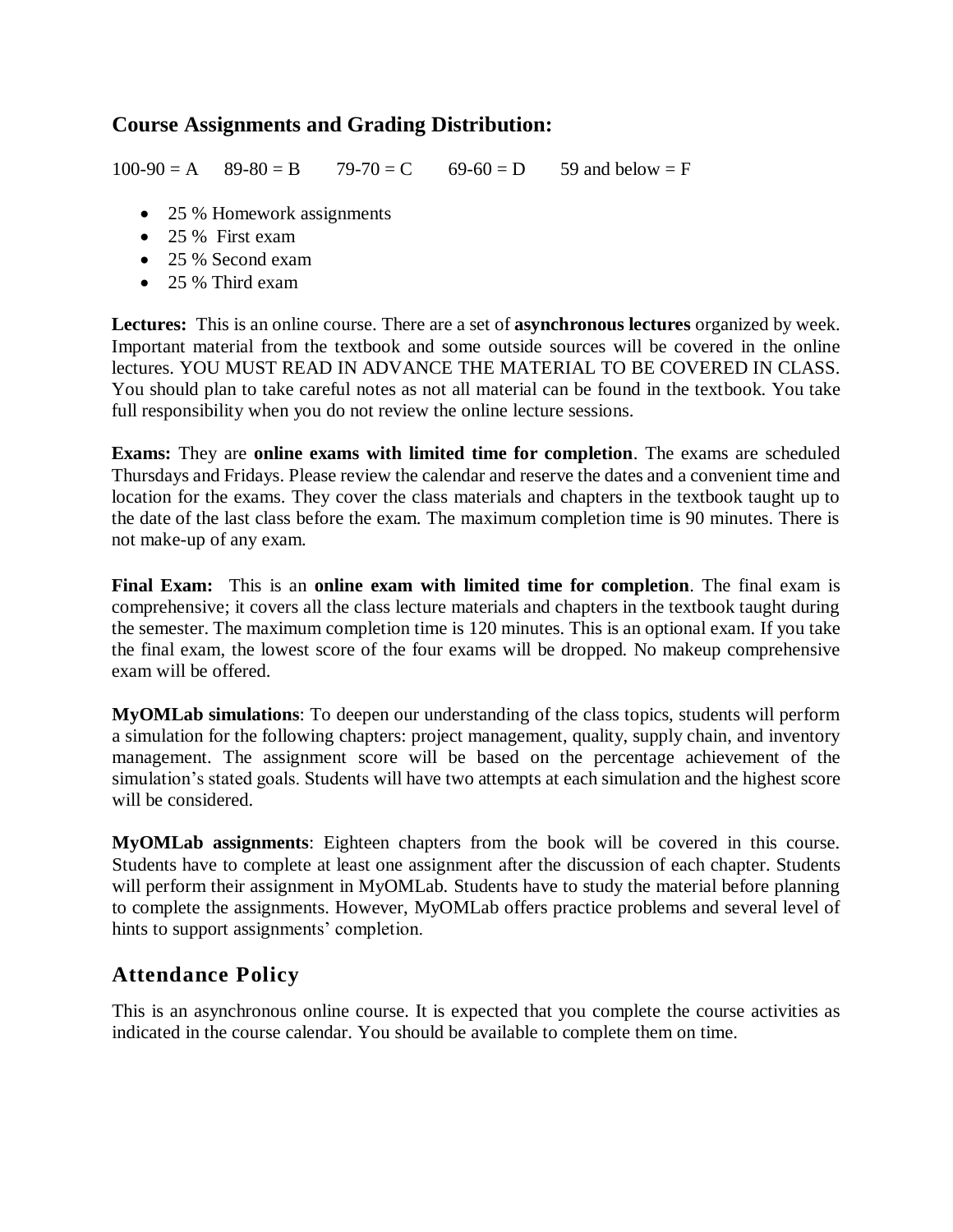## **Technology Requirements**

Course content is delivered via the Internet through the Blackboard learning management system (LMS). Ensure your UTEP e-mail account is working and that you have access to the Web. You may use any of the primary Web browsers—Explorer, Google Chrome, Firefox, Safari, etc. When having technical difficulties, try switching to another browser.

You will need to have access to a computer/laptop with windows environment, a webcam, a microphone, and the UTEP virtual private network. Check that your computer hardware and software are up-to-date and able to access all parts of the course.

**If you encounter technical difficulties of any kind, contact the** [Help Desk](https://www.utep.edu/irp/technologysupport/) (UTEP Library Room 300, TS.UTEP.EDU, 915-747-4357)**.** Please contact the UTEP Help Desk as they are trained specifically in assisting with technological needs of students. Please do not contact me for this type of assistance. The Help Desk is much better equipped than I am to assist you!

#### **Course Communication**

• **Class Hours:** There is not any synchronous session for this course. However, you do have weekly virtual sessions that you have to review and complete accordingly. All the course material is posted on Blackboard under the corresponding session folder.

• **Office Hours**: We will be able to meet either in-person or online for your questions and comments about the course. The link for the virtual office hours will be posted on Blackboard (left hand side menu). In-person office hours will be TR 10:30 am – 12:00 om at COBA 201. Online office hours will be Tuesday from 6:00 to 8:00 PM, and by appointment any other day and time, email me to setup the meeting.

• **Email:** UTEP e-mail is the best way to contact me. I will make every attempt to respond to your e-mail within 24 hours of receipt. When e-mailing me, be sure to email from your UTEP student account and please put the course number in the subject line. In the body of your e-mail, clearly state your question. At the end of your e-mail, be sure to put your first and last name.

• **Discussion Board**: If you have a question that you believe other students may also have, please post it in the Course Question section inside of Blackboard (left hand side menu). Please respond to other students' questions if you have a helpful response.

• **Announcements**: Check the Blackboard announcements frequently for any updates, deadlines, or other important messages.

## **Netiquette**

o Always consider audience. Remember that members of the class and the instructor will be reading any postings.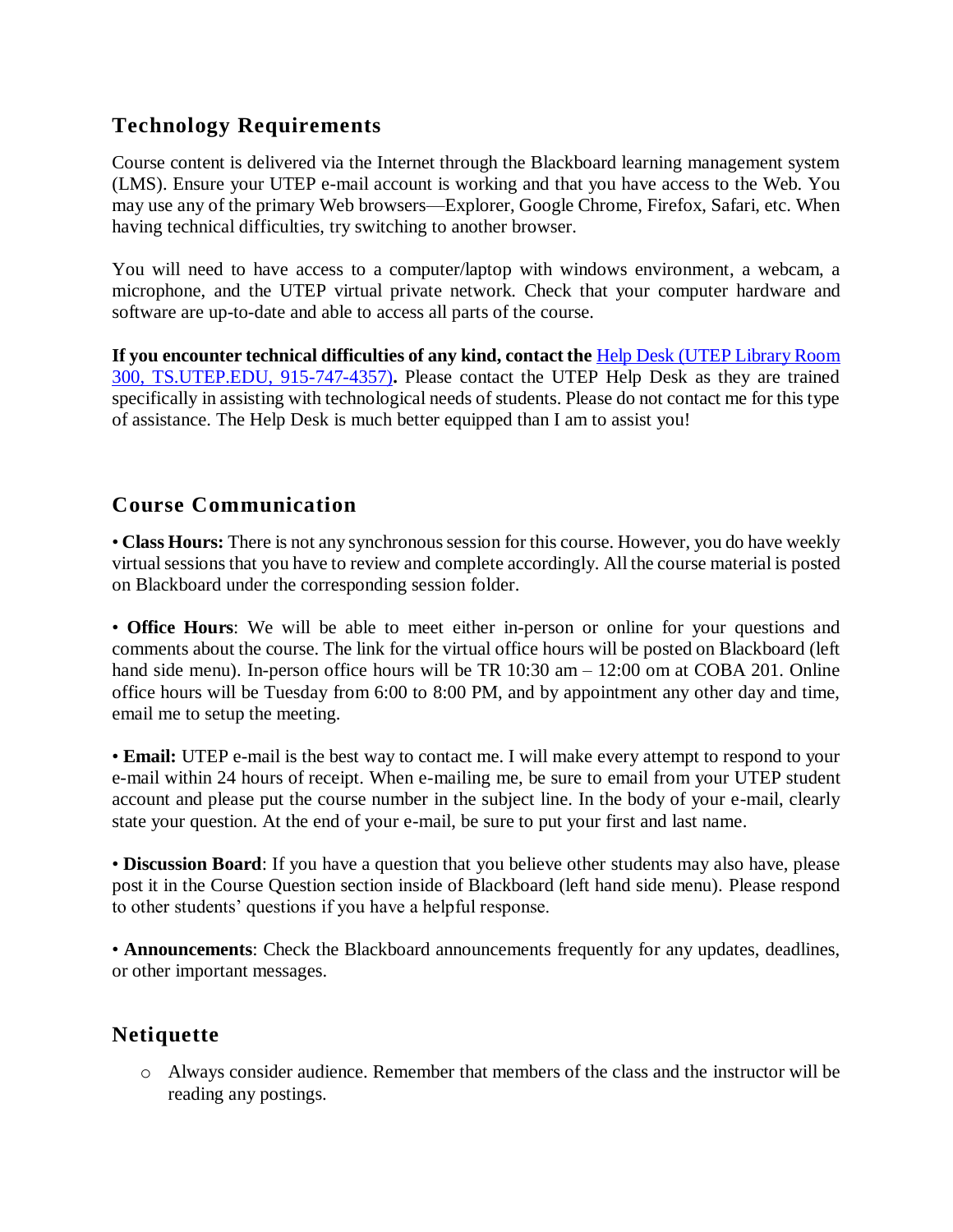- o Respect and courtesy must be provided to classmates and to instructor at all times. No harassment or inappropriate postings will be tolerated.
- o When reacting to someone else's message, address the ideas, not the person. Post only what anyone would comfortably state in a F2F situation.
- o Blackboard is not a public internet venue; all postings to it should be considered private and confidential. Whatever is posted on in these online spaces is intended for classmates and professor only. Please do not copy documents and paste them to a publicly accessible website, blog, or other space. If students wish to do so, they have the ethical obligation to first request the permission of the writer(s).

## **Late Work Policy**

• MyOMLab assignments and MyOMLab simulations will be due every Thursday in the week that follows the week where they are assigned. No late work will be accepted.

## **Drop Policy**

To drop this class, please contact the [Registrar's Office](https://www.utep.edu/student-affairs/registrar/students/registration.html) to initiate the drop process. If you cannot complete this course for whatever reason, please contact me. If you do not, you are at risk of receiving an "F " for the course.

#### **Accommodations Policy**

The University is committed to providing reasonable accommodations and auxiliary services to students, staff, faculty, job applicants, applicants for admissions, and other beneficiaries of University programs, services and activities with documented disabilities in order to provide them with equal opportunities to participate in programs, services, and activities in compliance with sections 503 and 504 of the Rehabilitation Act of 1973, as amended, and the Americans with Disabilities Act (ADA) of 1990 and the Americans with Disabilities Act Amendments Act (ADAAA) of 2008. Reasonable accommodations will be made unless it is determined that doing so would cause undue hardship on the University. Students requesting an accommodation based on a disability must register with the [UTEP Center for Accommodations and Support Services.](https://www.utep.edu/student-affairs/cass/ada-policies/accommodations-for-individuals-with-disabilities%20.html)

## **Scholastic Integrity**

Academic dishonesty is prohibited and is considered a violation of the UTEP Handbook of Operating Procedures. It includes, but is not limited to, cheating, plagiarism, and collusion. Cheating may involve copying from or providing information to another student, possessing unauthorized materials during a test, or falsifying research data on laboratory reports. Plagiarism occurs when someone intentionally or knowingly represents the words or ideas of another as ones' own. Collusion involves collaborating with another person to commit any academically dishonest act. Any act of academic dishonesty attempted by a UTEP student is unacceptable and will not be tolerated. All suspected violations of academic integrity at The University of Texas at El Paso must be reported to the Office of Student Conduct and Conflict Resolution (OSCCR) for possible disciplinary action. To learn more [HOOP: Student Conduct and Discipline.](https://admin.utep.edu/LinkClick.aspx?link=HOOP-Section+II.pdf&tabid=30181&mid=63285)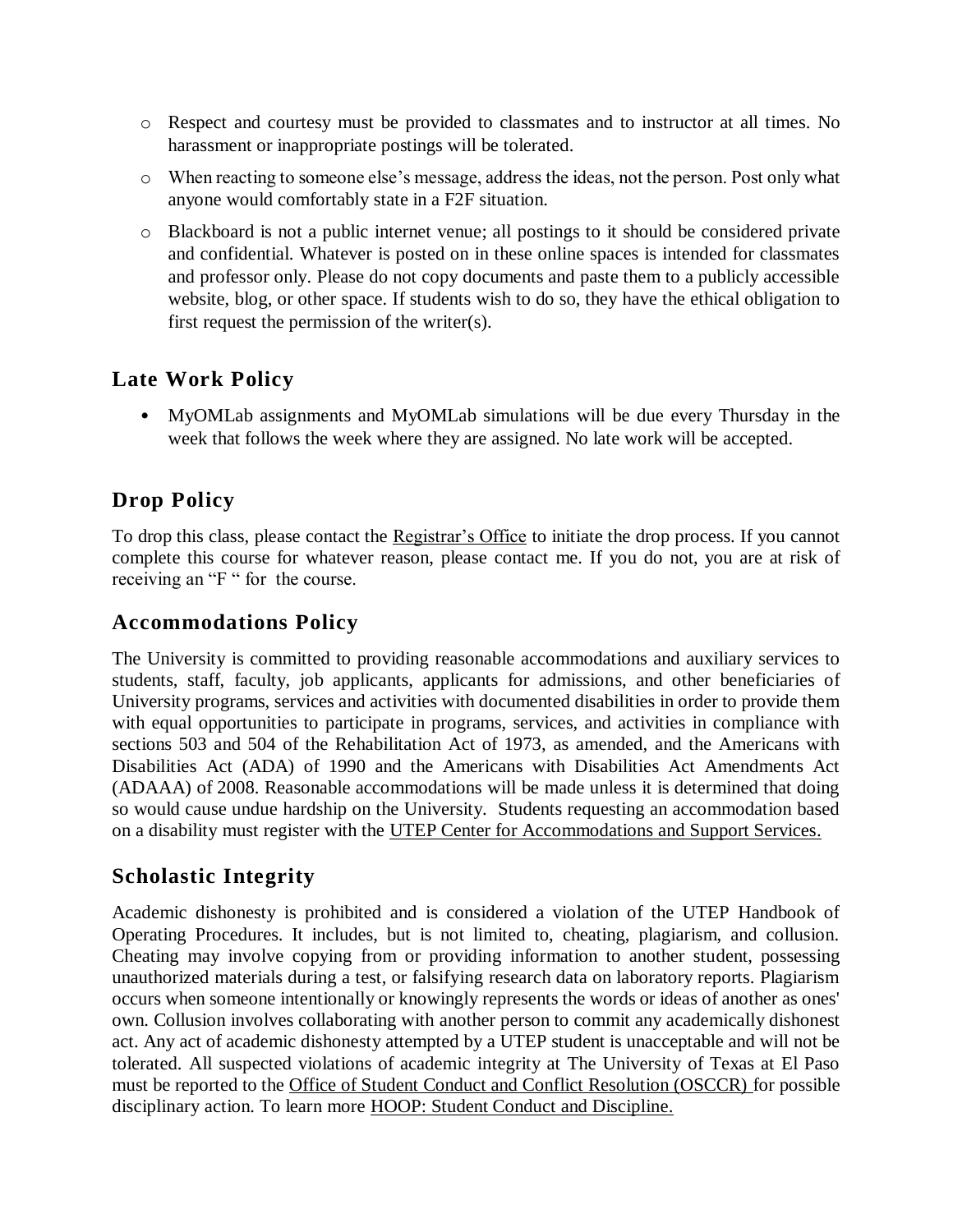## **Student Resources**

UTEP provides a variety of student services and support:

- [UTEP Library:](http://libraryweb.utep.edu/) Access a wide range of resources including online, full-text access to thousands of journals and eBooks plus reference service and librarian assistance for enrolled students.
- [Help Desk:](https://www.utep.edu/irp/technologysupport/) Students experiencing technological challenges (email, Blackboard, software, etc.) can submit a ticket to the UTEP Helpdesk for assistance. Contact the Helpdesk via phone, email, chat, website, or in person if on campus.
- [University Writing Center \(UWC\):](http://uwc.utep.edu/) Submit papers here for assistance with writing style and formatting, ask a tutor for help and explore other writing resources.
- [Math Tutoring Center \(MaRCS\):](http://math.utep.edu/marcs/) Ask a tutor for help and explore other available math resources.
- [Military Student Success Center:](file:///C:/Users/ciramontoya/Downloads/•%09https:/www.utep.edu/student-affairs/mssc) UTEP welcomes military-affiliated students to its degree programs, and the Military Student Success Center and its dedicated staff (many of whom are veterans and students themselves) are here to help personnel in any branch of service to reach their educational goals.
- [RefWorks:](http://www.refworks.com/refworks2/?groupcode=RWUTElPaso) A bibliographic citation tool; check out the RefWorks tutorial and Fact Sheet and Quick-Start Guide.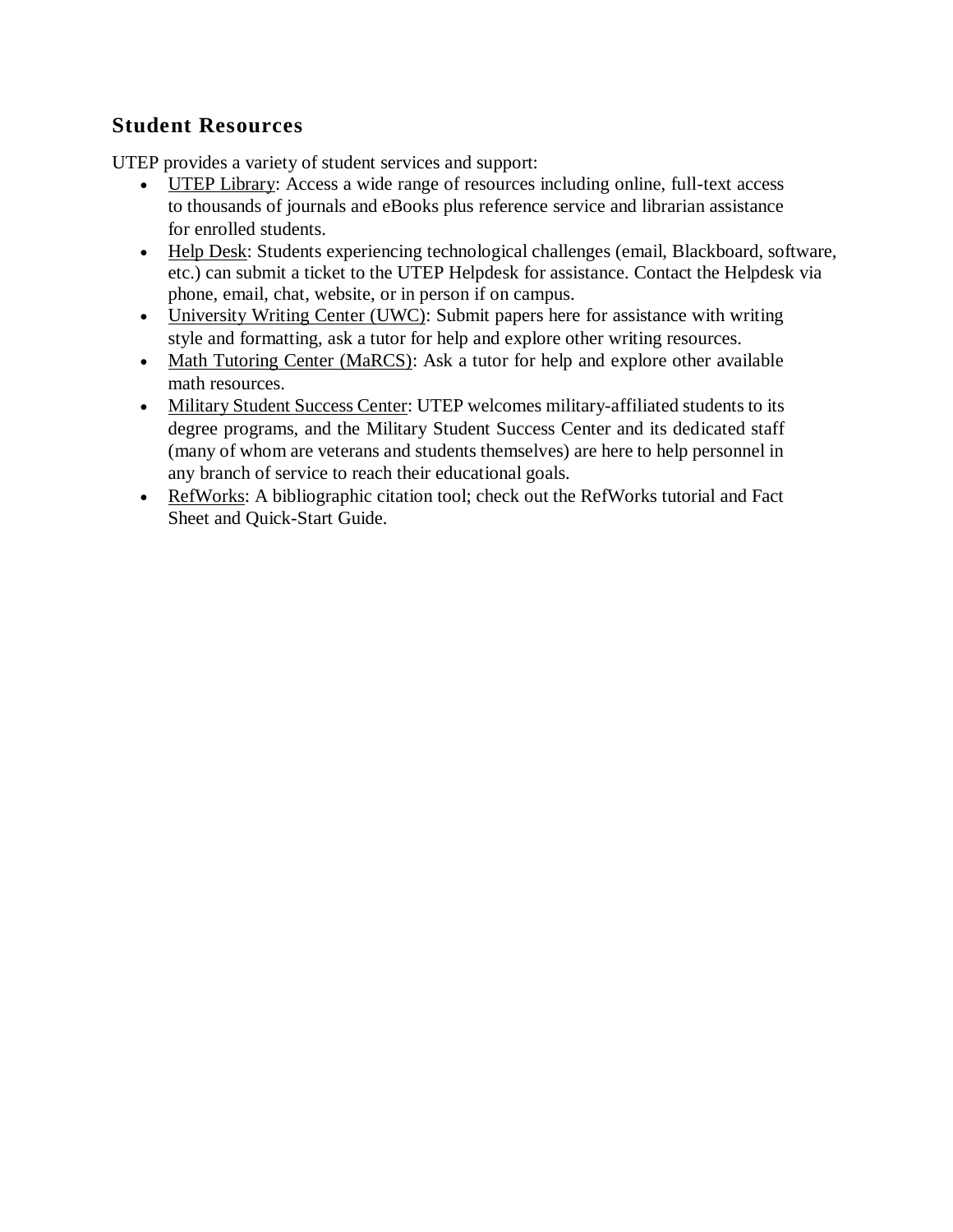

# **Production/Operations Management**



## **OSCM 3321 January 18th – May 5th , 2022 Weekly Calendar (Subject to Change)**

**All homework assignments must be completed on MyOMLab. Pay attention to the due dates. No late work will be accepted.**

| Week            | <b>Topic</b>                                                                                                       | Readings Due and Assignments Due<br>Lecture topic |                                                                                                                             | <b>Notes</b>                                     |  |  |  |
|-----------------|--------------------------------------------------------------------------------------------------------------------|---------------------------------------------------|-----------------------------------------------------------------------------------------------------------------------------|--------------------------------------------------|--|--|--|
| 01/18           | Online Orientation Session, Tuesday January 18 <sup>th</sup> at 6 pm, via Zoom (Link posted on Blackboard)         |                                                   |                                                                                                                             |                                                  |  |  |  |
|                 | Operations and Productivity (Ch. 1)<br>01/18-01/21 Operations Strategy in a Global<br>Environment (Ch. 2)          | Review Syllabus<br>Ch.1<br>Ch. 2                  | 01/27 HW Ch. 1<br>01/27 HW Ch. 2                                                                                            | Assignments have to be<br>completed on MyOMLab   |  |  |  |
|                 | 01/24-01/28 Decision-Making Tools (Module A)                                                                       | Module A                                          | 02/03 HW Module A                                                                                                           | Assignments have to be<br>completed on MyOMLab   |  |  |  |
|                 | $01/31-02/04$ Project Management (Ch. 3)                                                                           | Ch.3                                              | 02/10 HW Ch. 3<br>02/10 Simulation Ch. 3                                                                                    | Assignments have to be<br>completed on MyOMLab   |  |  |  |
|                 | Design of Goods and Services (Ch. 5)<br>Chain<br>$02/07 - 02/11$ Sustainability in<br>the Supply<br>(Supplement 5) | Ch. 5 and<br>Supplement 5                         | 02/17 HA Ch. 5<br>$02/17$ HA Supplement 5                                                                                   | Assignments have to be<br>completed on MyOMLab   |  |  |  |
| $02/14 - 02/18$ | Managing Quality (Ch. 6)                                                                                           | Ch. 6                                             | 02/24 HA Ch. 6<br>02/24 HA Simulation Ch. 6                                                                                 | Assignments have to be<br>completed on MyOMLab   |  |  |  |
|                 | <b>FIRST PARTIAL EXAM</b>                                                                                          | Module A                                          | $\vert$ Ch.1, Ch. 2, Ch. 3, The online exam will be<br>Ch. 5, Supp. 5, and open from $02/17$ at noon to<br>$02/18$ at noon. | The exam has a maximum<br>duration of 90 minutes |  |  |  |
|                 | 02/21-02/25 Statistical Process Control (Supplement 6) Supplement 6                                                |                                                   | 03/03 HA Supplement 6                                                                                                       | Assignments have to be<br>completed on MyOMLab   |  |  |  |
|                 | Process Strategy (Ch. 7)<br>02/28-03/04 Capacity and Constraint Management<br>(Supplement 7)                       | Ch. 7<br>Supplement 7                             | 03/10 HA Ch. 7<br>03/10 HA Supplement 7                                                                                     | Assignments have to be<br>completed on MyOMLab   |  |  |  |